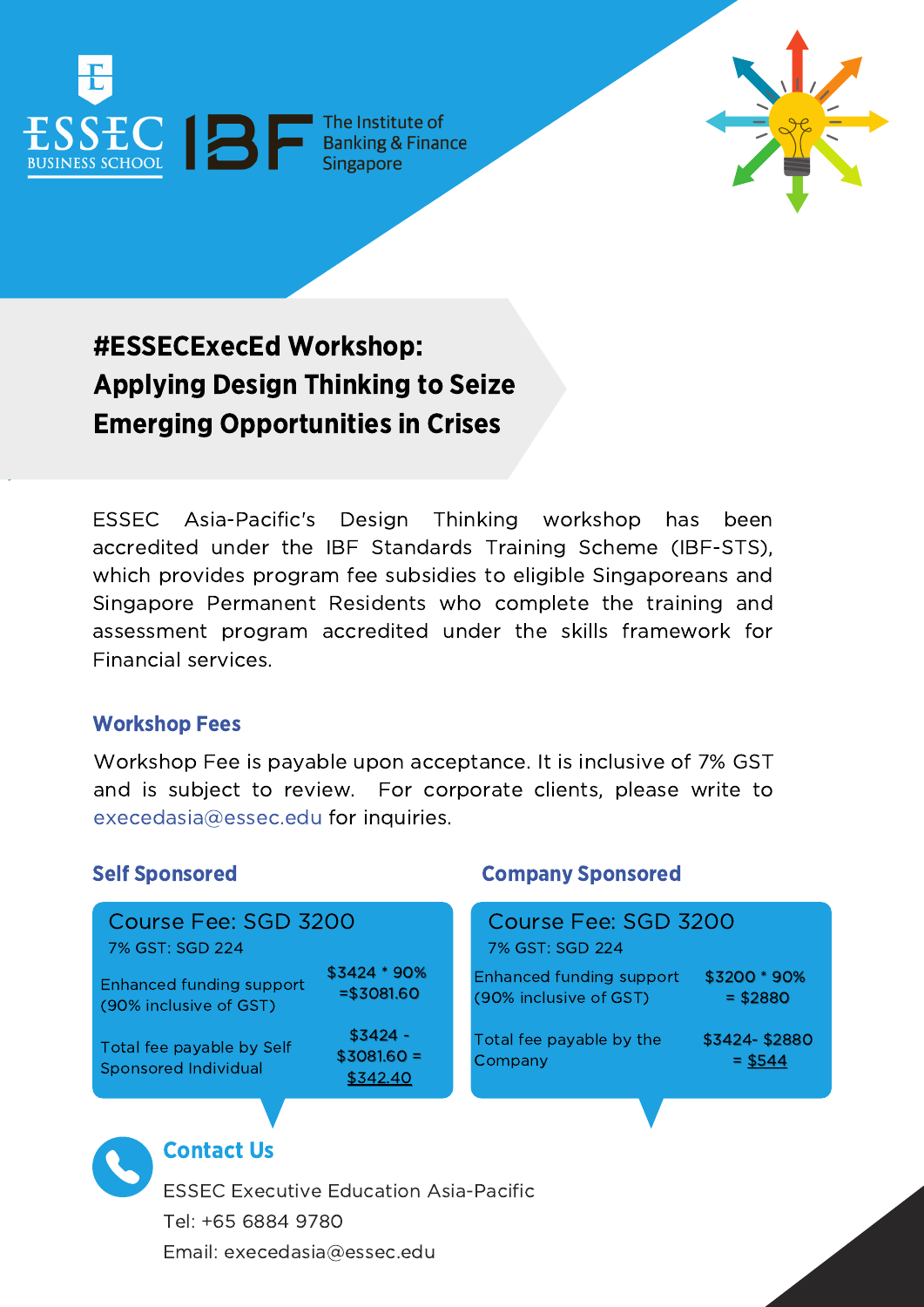



Programs/Workshops delivered by ESSEC, supported under the IBF Standards Training Scheme, will be subjected to the following terms and conditions.

# Training Venue

In view of the constantly evolving pandemic, the program/workshop will be conducted virtually via Zoom until further notice.

For participants attending the training virtually, please note that:

- Attendance will be taken twice daily.
- Your camera will need to be turned on for the duration of the program/workshop.
- The session will be recorded for audit and compliance purposes.

# Company Sponsored Delegates

### Terms and Conditions for Virtual Classroom Sessions

ESSEC reserves the right to change the date, time, and trainer due to factors outside of its control.

ESSEC is not responsible for any loss or damage resulting from an alteration, postponement, or cancellation of a course under any circumstances.

ESSEC does not provide a refund for cancellation if the delegate is unable to attend. A substitute delegate is welcome at no extra charge. The invoiced sums are payable in full within 30 days of the invoice date.

For Singaporean/PR delegate who drops out halfway through the course OR did not attend the course in full OR did not pass the assessment associated with the course (if any), you will not be eligible for the course fee subsidy.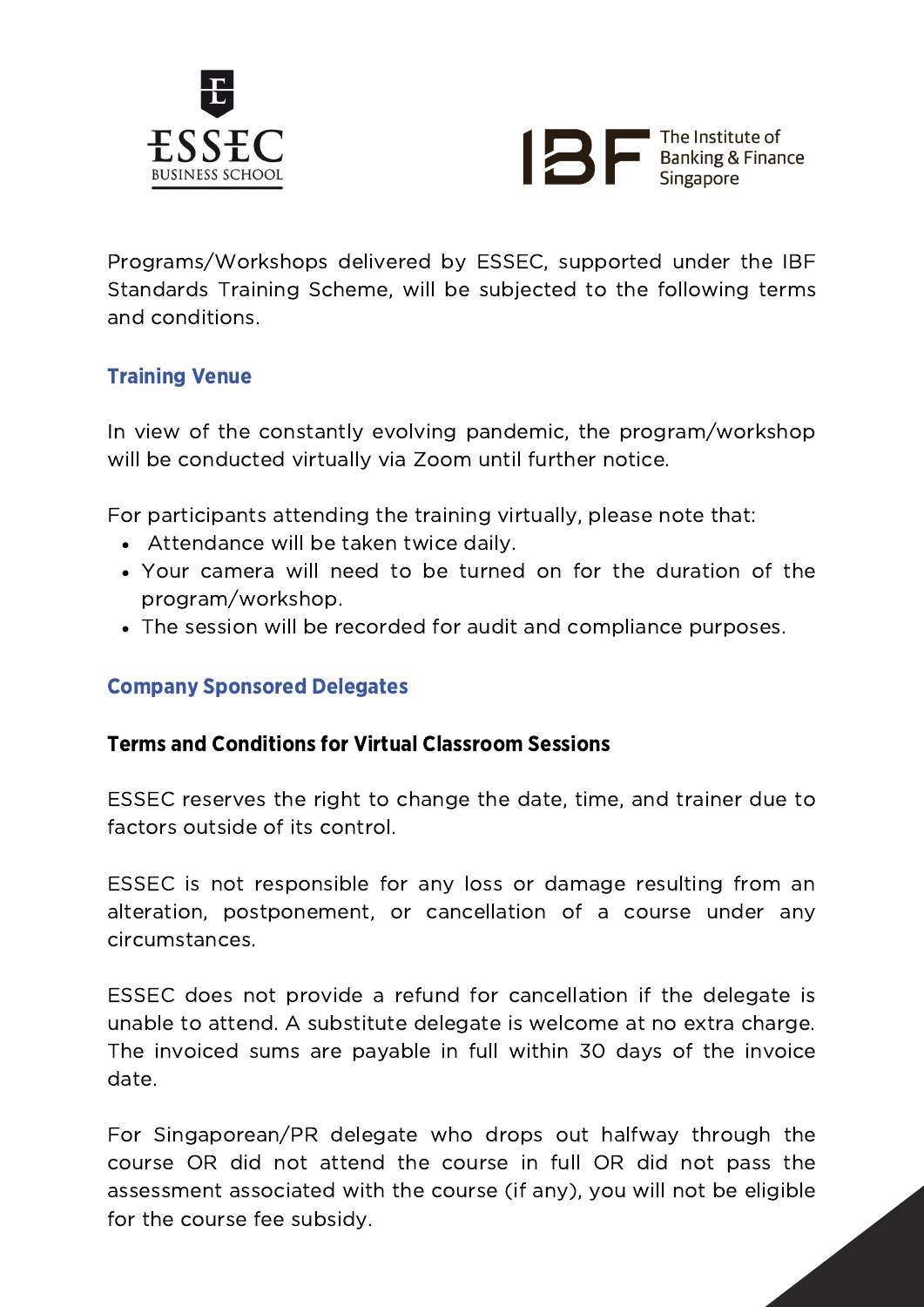



# Self Sponsored Delegates

# Terms and Conditions for Virtual Classroom Sessions

ESSEC reserves the right to change the date, time, and trainer due to factors outside of its control.

ESSEC is not responsible for any loss or damage resulting from an alteration, postponement, or cancellation of a course under any circumstances.

ESSEC does not provide a refund for cancellation if the delegate is unable to attend. The invoiced sums are payable in full before the course commencement date. You may, however, reschedule your course to another date (of the same course). The amendment must be done via written email to execedasia@essec.edu before course confirmation is sent to you. No amendment will be allowed once the course is confirmed.

For Singaporean/PR delegate who drops out halfway through the course OR did not attend the course in full OR fail the assessment associated with the course, you will not be eligible for the course fee subsidy.

# Attendance Requirements

To qualify for IBF-STS funding, participants must successfully complete the IBF recognized courses (including passing the relevant assessments, where applicable).